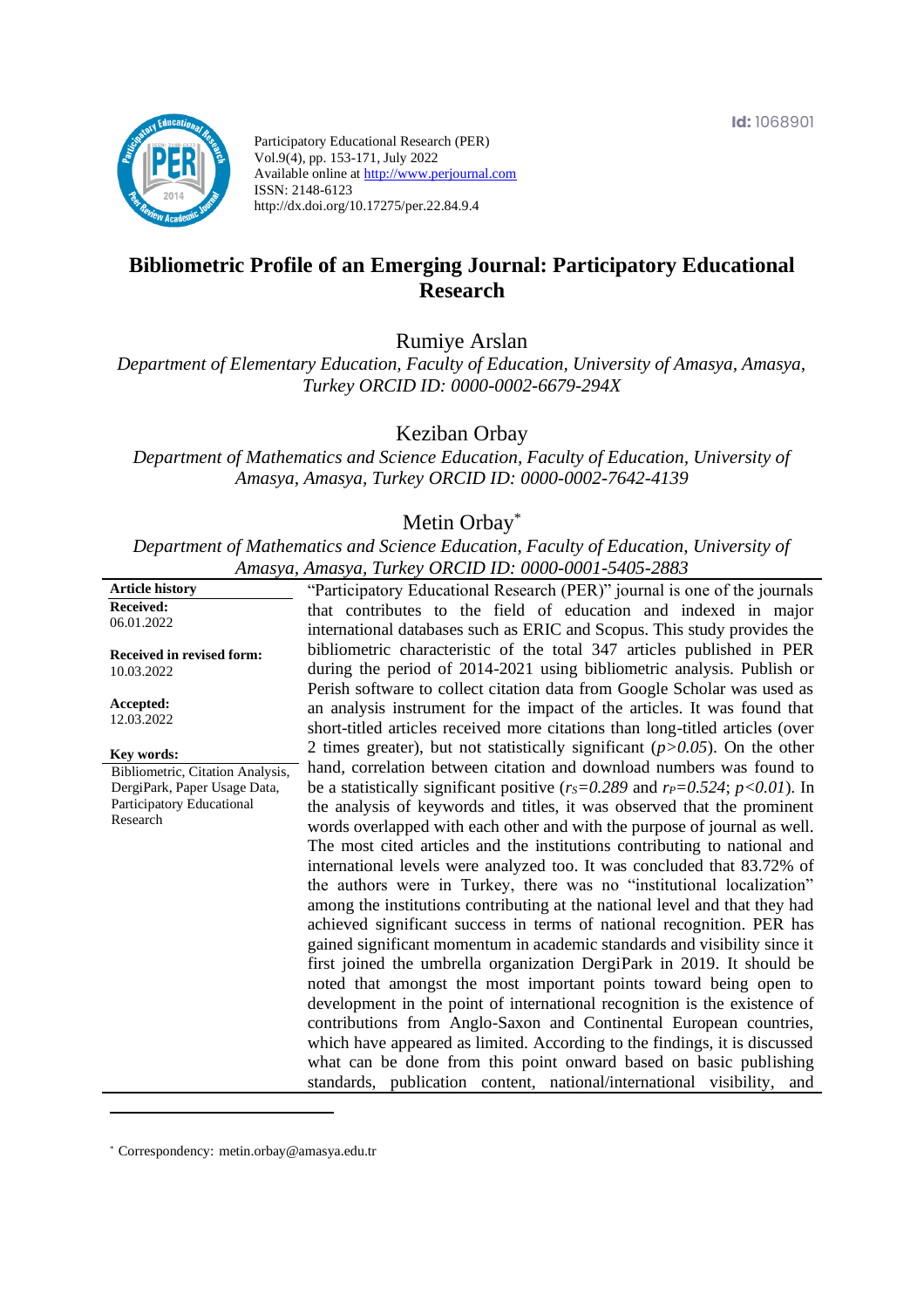citation analyses. The results can guide authors during the writing phase of studies and the editors and referees during the selection and evaluation phases.

### **Introduction**

Knowledge from past to present has been the most important source of development of societies and has brought different societies together through various communication channels. The scientific accumulation that emerges through knowledge is shared through communication channels and makes it possible to discuss different ideas in the scientific literature. In particular, books and academic journals play a leading role among the official communication languages of science in the construction, dissemination and use of information (Abramo, 2018; Hicks, 2012; Riviera, 2013; Sivertsen & Larsen, 2012). However, the communication sources used between the branches of science may differ over time. The main reasons for this difference include many reasons such as whether the area has universal or local characteristics, is up-to-date or retrospective, and is suitable for teamwork or individual work (Andersen, 2000; Diem & Wolter, 2013; Hicks, 1999; Hicks, 2012; Nederhof, 2006; Uçak Özenç & Al, 2008). The production and consumption of information is largely carried out at the national level for many reasons such as the fact that social sciences are not as biased and universal as medicine, engineering and basic sciences, and that the information produced is affected by regional, personal and social conditions, political and cultural climate (Andersen, 2000; Diem & Wolter, 2013; Hicks, 1999; Moed, 2005; Uçak Özenç & Al, 2008). Therefore, while the concern for universality and currency features academic journals in the field of medicine, engineering or basic sciences as a primary communication tool, the absence of time pressure in most sub-sciences of social sciences, especially the importance of retrospective and archival knowledge, makes books stand out as a communication tool rather than academic journals (Hicks, 2012; Uçak Özenç & Al, 2008).

The field of education is a sub-science field of social sciences where academic journals have come to the forefront in recent times (Aman & Botte, 2017; Orbay, Karamustafaoğlu, & Miranda, 2021; Örnek, Miranda, & Orbay, 2021). It is apparent that academic journals have started to come to the forefront as a widely used communication tool due to internationalization in the field of education, rapid development of field relations with other branches of science over time and developments in information technologies (Engels et al., 2012; Larivière et al., 2006; Rowlinson et al., 2015; Henriksen, 2016). As Goodyear et al. (2009) emphasized, this field is inherently interdisciplinary within social sciences and is very open to interaction with other disciplines due to its wide content. Budd and Magnuson (2010), in their studies examining the citation patterns of articles published in journals that publish heavily on higher education, have revealed that journals were cited by 45.5%, while books were cited with a rate of 26.3%. Similarly, in a study of educational research by the twenty most prolific European countries between 2002 and 2013, Aman and Botte (2017) revealed that the number of articles produced by international cooperation in education increased steadily from 14.1% in 2002 to 21.7% in 2013. In a similar study, Orbay et al. (2021) showed that internationalization increased from 20.6% in 2013 to 29.1% in 2018.

Today, advances in information technologies have made it possible and cheaply to access information easily and have increased the amount of information available by doubling every day (Fire & Guestrin, 2019). The competitive environment created by the increasing number of academic journals over time has brought along the idea of "*publish or perish!*" among researchers and also questions of "*quality or quantity?*" in studies conducted (Civera et al.,

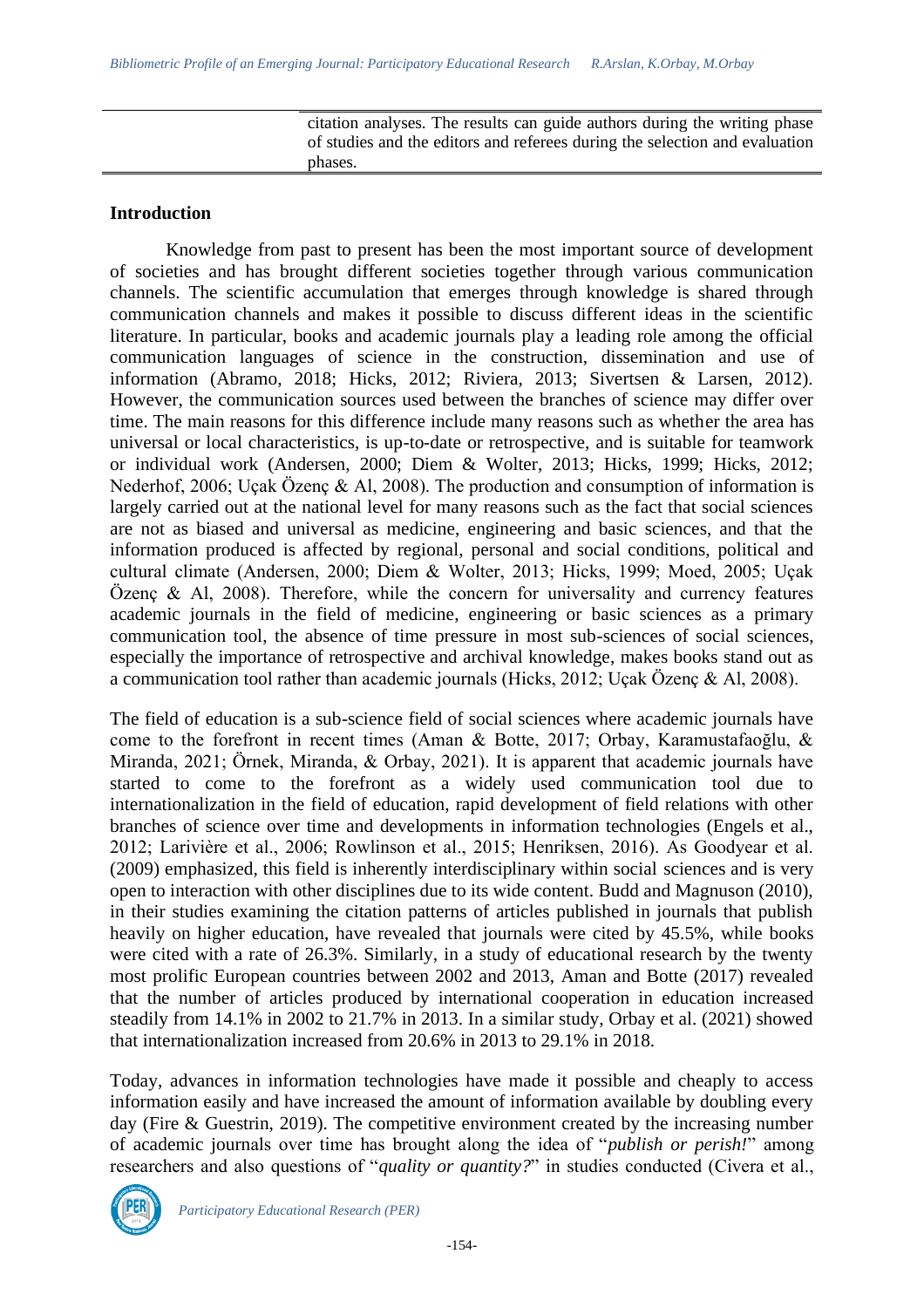2020; McGrail, Rickard, & Jones, 2006; Van Dalen, 2021). Therefore, it is becoming more and more important to follow the publications produced in academic journals, to determine the characteristics of academic journals and publications and to analyze them based on various criteria, to understand the present and to make inferences between past and future (Engels et al., 2012; Larivière et al., 2006; Öner & Orbay, 2022; Rowlinson et al., 2015; Henriksen, 2016). Therefore, it is widely used as a quality measurement tool to analyze the environments in which scientific information is published with various mathematical and statistical techniques (Donthu et al., 2021). One of the widely used tools for measuring the contribution of journals to the field of science is Bibliometric analysis method, first defined by Pritchard (1969).

In this context, "Participatory Educational Research (PER)-ISSN: 2148-6123)" journal, which started its publication life in English in 2014 as an open access in the field of education, has become one of the journals contributing to the field by being indexed in major worldwide databases at national and international level in a short time (PER, 2022).

PER started its academic publication life as two issues per year and was published as three and four issues per year over the years. Starting in 2022, it has decided to publish the journal as six issues per year. No fees are charged to the researchers under any name in the evaluation or publication processes of articles. Studies are subjected to peer evaluation by double-blind peer-review method. It is designed as a journal that is open to research carried out by qualitative, quantitative, or mixed methods in all areas of education. The main objective of the journal is to improve the quality of learning, teacher, and teaching by contributing to the educational processes carried out at all levels of education starting from preschool education, and to contribute to the improvement of their processes and results (PER, 2022). In 2019, PER has started to carry out its publication life under the umbrella of DergiPark platform in TUBITAK ULAKBIM, which provides electronic hosting and editorial process management services for academic peer-reviewed journals published in Turkey (ULAKBIM, 2022). The journal has started to be indexed in Scopus and ERIC (The Education Resource Information Center) databases, where reputable journals in the field of education at international level are indexed. On the other hand, the ESCI (Emerging Sources Citation Index) application in the Web of Science (WoS-Core Collection by Clarivate Analytics) database is under evaluation (PER, 2022).

### *Aim of the Study*

In this study, it was aimed to analyze articles published in PER during the period of 2014-2021 using bibliometric analysis, which is one of the qualitative research methods**.** For this purpose, answers to the following research questions (RQ) were sought:

**RQ1:** How do the number of articles and the number of authors change by year? What is the distribution of authors according to the institutions they work for at national and international levels?

**RQ2:** How are the articles distributed by author and citation numbers? What are the most cited articles?

**RQ3:** What are the words commonly used in the titles and keywords of articles? Is there a correlation between the number of words in the title and the number of citations received by the article?

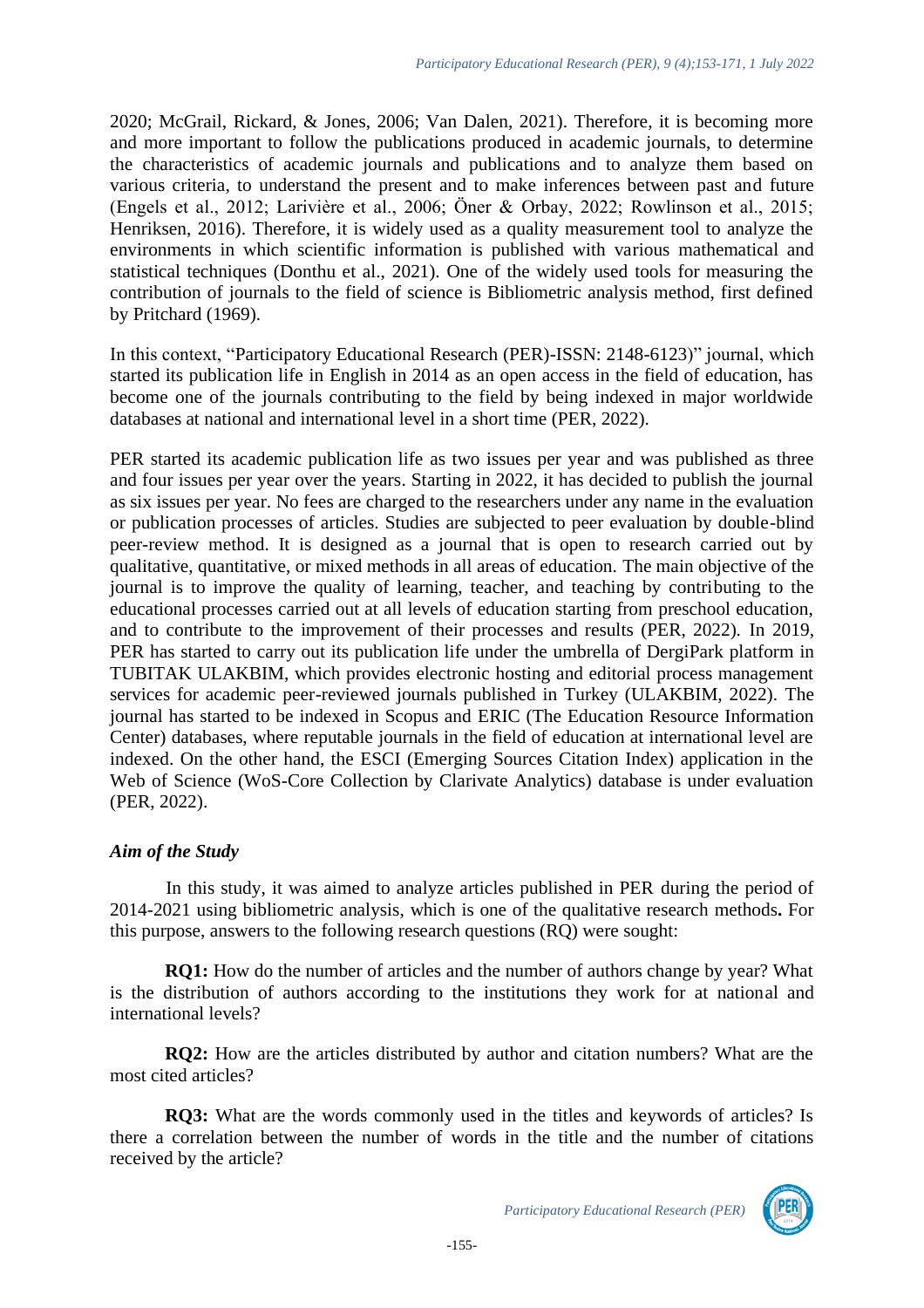**RQ4:** Is there a correlation between the number of downloads of articles and the number of citations they receive?

### **Methodology**

The sample of this research consists of 347 articles published in PER between 2014 and 2021. The identity information and content analyses of the articles were carried out with the data obtained via DergiPark platform (ULAKBİM, 2022). Publish or Perish software (Harzing, 2007) was used to determine the citation numbers. In this software, the Google Scholar index, which is considered the index with the most common scanning network and scans not only printed articles but also many early print and institute stores, has been selected (Doğan, Şencan, & Tonta, 2016; Harzing & Alakangas, 2016; Jacsó, 2005; Jacsó, 2009). Duplicate references to related articles, references from sources other than articles, books and papers have been cleared. The citation scan was conducted for the period from January 20, 2022, to January 25, 2022. Throughout the study, the focus was on articles and review studies. However, since only one review study was detected in the specified period, the article will be named jointly for the reviews and articles in the following sections.

Whether the obtained data was parametric or not was determined as a result of the analysis (George & Mallery, 2010). According to the Kolmogorov-Smirnov Test and the descriptive statistics of variables results (skewness, kurtosis values and graphical representations such as histograms, Q-Q plots and box plots), as the data found to be skewed, the data were presented as medians and interquartile ranges. And then the comparisons between the number of total citations, the number of words in the title and the visibility were performed using the nonparametric Mann-Whitney U test for two groups and Kruskal-Wallis test for three groups. Spearman's coefficient ( $r<sub>S</sub>$ ) test was used to investigate the correlation between the number of words in the title, the number of downloads and the citation counts. A *p-*value less than *0.05* was considered statistically significant, and IBM SPSS 20 software (Armonk, NY, USA) was used for the analysis of data.

### **Findings and Discussion**

In this section, findings related to research questions were given and the results were discussed with relevant literature.

### *Findings and Discussion for RQ1*

The change in the number of articles and authors depending on the years is given in Figure 1. As shown from Figure 1, 347 articles were published during the period in question and the number of articles varies significantly depending on the years. However, in academic journalism, the number of articles in each issue of the journal is expected to be balanced both on a number/volume basis and depending on the years (Clarivate Analytics, 2022; Scopus, 2022; TR Index, 2022). Meanwhile, the average number of authors per article remains almost linearly constant.

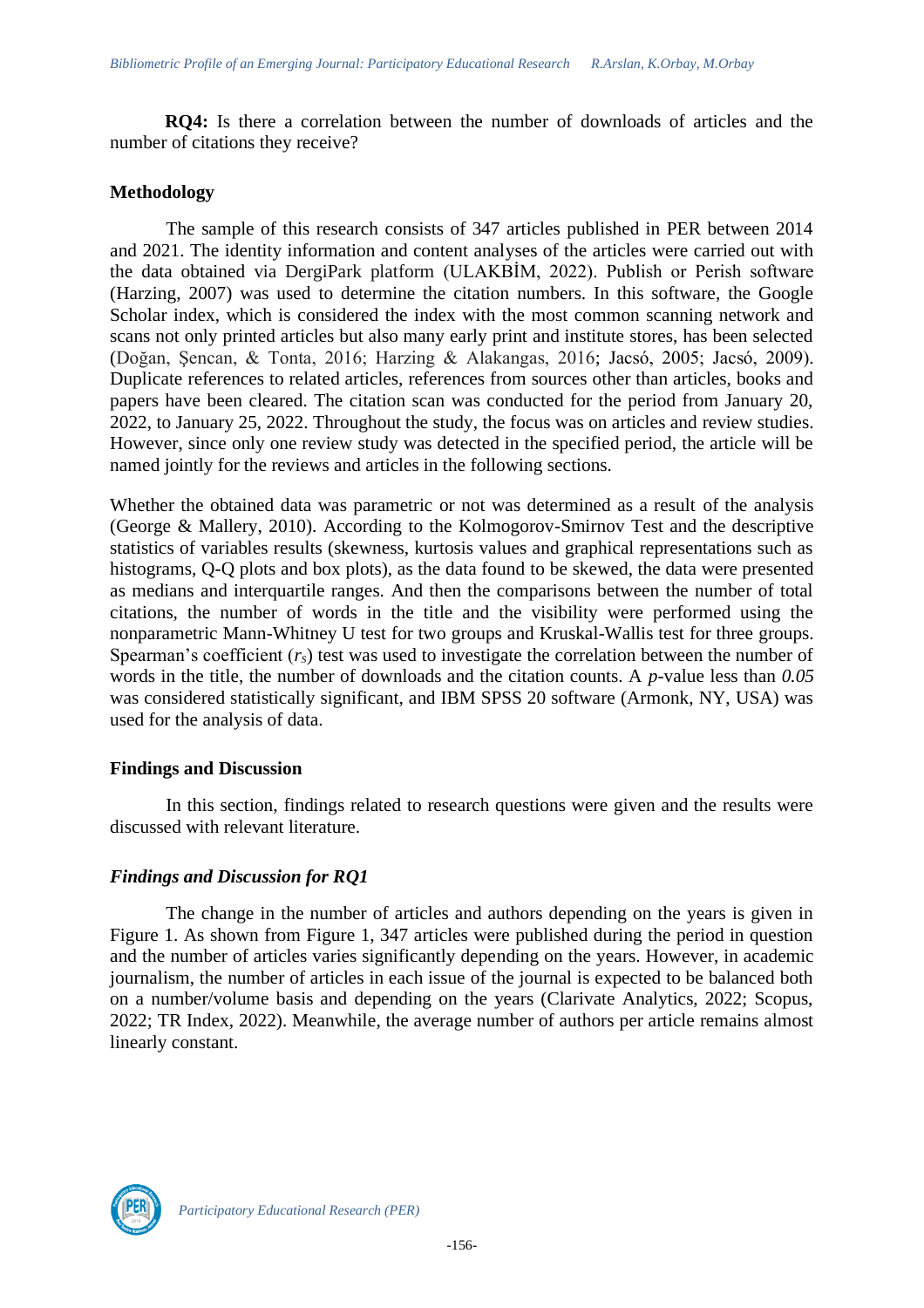

**Figure 1.** Year-wise Distribution of Articles and Author Number.

It can be considered that, among the main reasons why such a situation has arisen in the change of the number of publications in PER, two special issues were published in 2015-2016 and that the journal has published different numbers over the years. On the other hand, it can be considered that the journal has started to be indexed in ERIC and Scopus, which are accepted internationally, since 2019. This interest brings positive correlation between the qualities and quantities of the articles. One of the main reasons for this situation is that publishing in journals with high impact value indexed in important databases is considered very prestigious within the academic ecosystem and is a natural result of the supply and demand shown to these journals (Huang, 2016).

During this period, all articles received a total of 1675 citations. The majority of citations are citations from journals indexed in Scopus and ERIC, mostly TR indexes. In this context, the articles published in the period were written by 533 authors, and it was concluded that 83.72% of the authors were in Turkey. On the other hand, it was seen that authors from 19 different countries besides Turkey contributed to the journal with their articles. The most prolific ten countries based on the percentage of these authors was given in Figure 2.



**Figure 2.** The Most Prolific Ten Countries Based on % of Total Author.

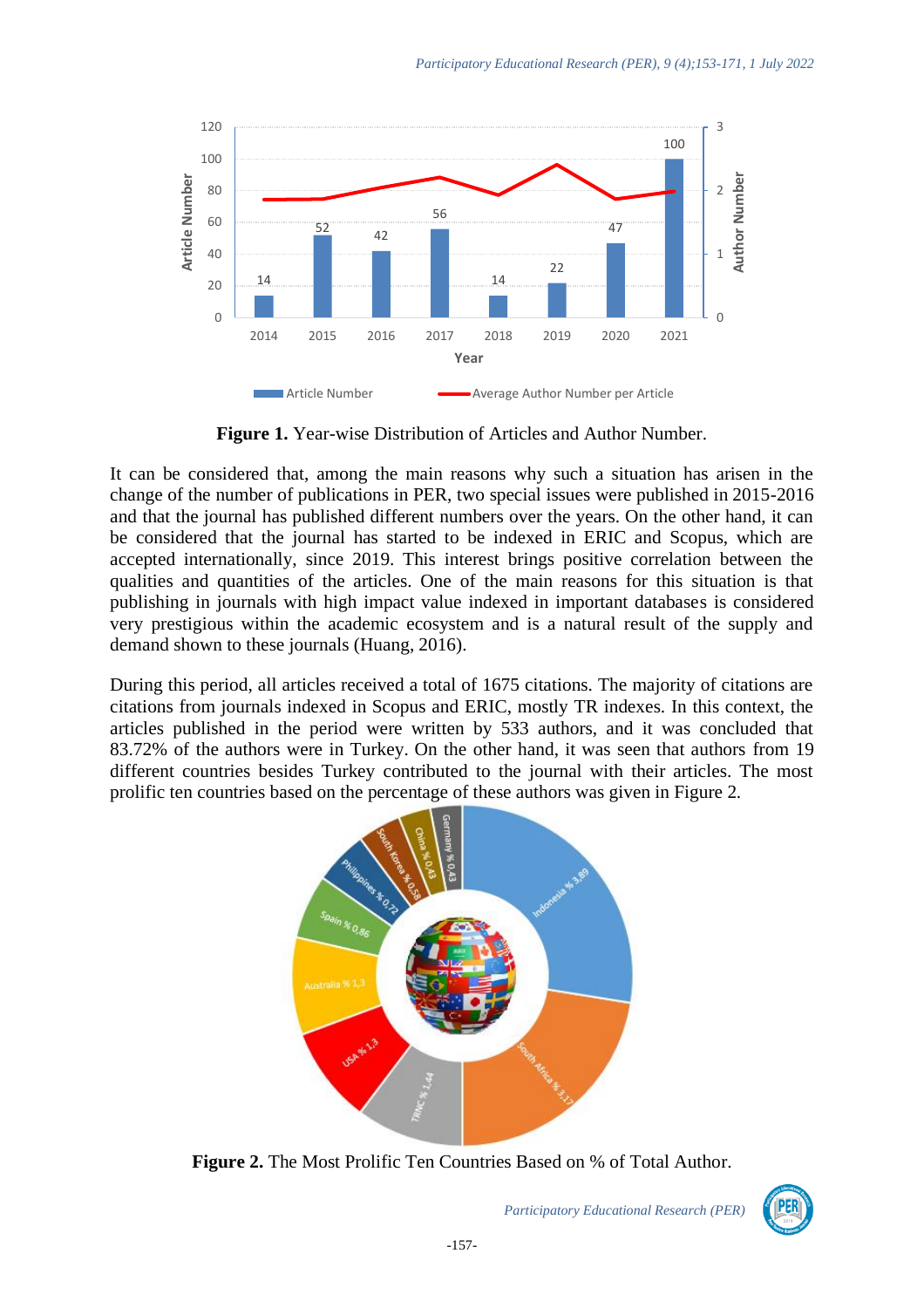During the analysis process of the articles from Turkey, authors working in different schools affiliated with the Ministry of National Education were gathered under the umbrella of "Ministry of National Education-Ankara". It is observed that there are authors from 99 different institutions from Turkey. On the other hand, researchers from countries other than Turkey were grouped within themselves and found to have contributions from a total of 45 different institutions. In other words, it is possible to say that articles from 144 different institutions were published in PER during the period in question. Based on this data, the distribution of the top ten contributing institutions at national and international level according to the number of authors is given in Table 1.

| <b>Institutions-National</b>       | <b>TA</b> % | <b>Institutions-International</b>       | TA % |
|------------------------------------|-------------|-----------------------------------------|------|
| Amasya University                  | 10.52       | South Africa University-South Africa    | 2.88 |
| Ondokuz Mayıs University           | 7.93        | Universitas Negeri Malang-Indonesia     | 1.15 |
| The Ministry of National Education | 5.48        | Flinders University-Australia           | 1.01 |
| Necmettin Erbakan University       | 4.32        | Near East University-TRNC               | 0.86 |
| Gazi University                    | 3.75        | University of Western Macedonia-Greece  | 0.58 |
| Afyon Kocatepe University          | 3.03        | Islamic University of Maulana-Indonesia | 0.58 |
| Karadeniz Technical University     | 2.88        | Woosong University-South Korea          | 0.58 |
| Ağrı İbrahim Çeçen University      | 2.47        | Seville University-Spain                | 0.58 |
| Gaziosmanpaşa University           | 2.16        | Braunschweig University-Germany         | 0.43 |
| Hacettepe University               | 1.44        | Texas A&M University-USA                | 0.43 |
| $TA = Total$ Author                |             |                                         |      |

**Table 1.** The First Ten National and International Institutions by Total Author.

*TA= Total Author.*

It is noticeable that the most active institutions at both national and international level are universities, and especially education faculties come to tkm .he fore. This situation is in agreement with the literature (Moed, 2006). Examining the distribution of the top ten institutions, Amasya University (10.52%), Ondokuz Mayıs University (7.93%) and The Ministry of National Education (5.48%) are in the top three. Considering the contribution rates of the top ten institutions at national level, there is no "institutional localization". When the institutions in which the authors worked at the national level were examined on a provincial basis, it was seen that the articles were published from all provinces except only 19 provinces out of a total of 81 provinces. On the other hand, it is seen that the vast majority of provinces that do not publish articles are relatively small in population (Ardahan, Iğdır, Yalova, Bitlis, etc.) or that there is no institute or faculty of education within the university or is not active in these provinces. In this context, as seen from Figure 3, it is possible to say that PER has achieved significant recognition on the academic platform in a short period of time within the scope of Turkey.



**Figure 3.** Distribution of Authors of Articles Addressed to Turkey by Province.

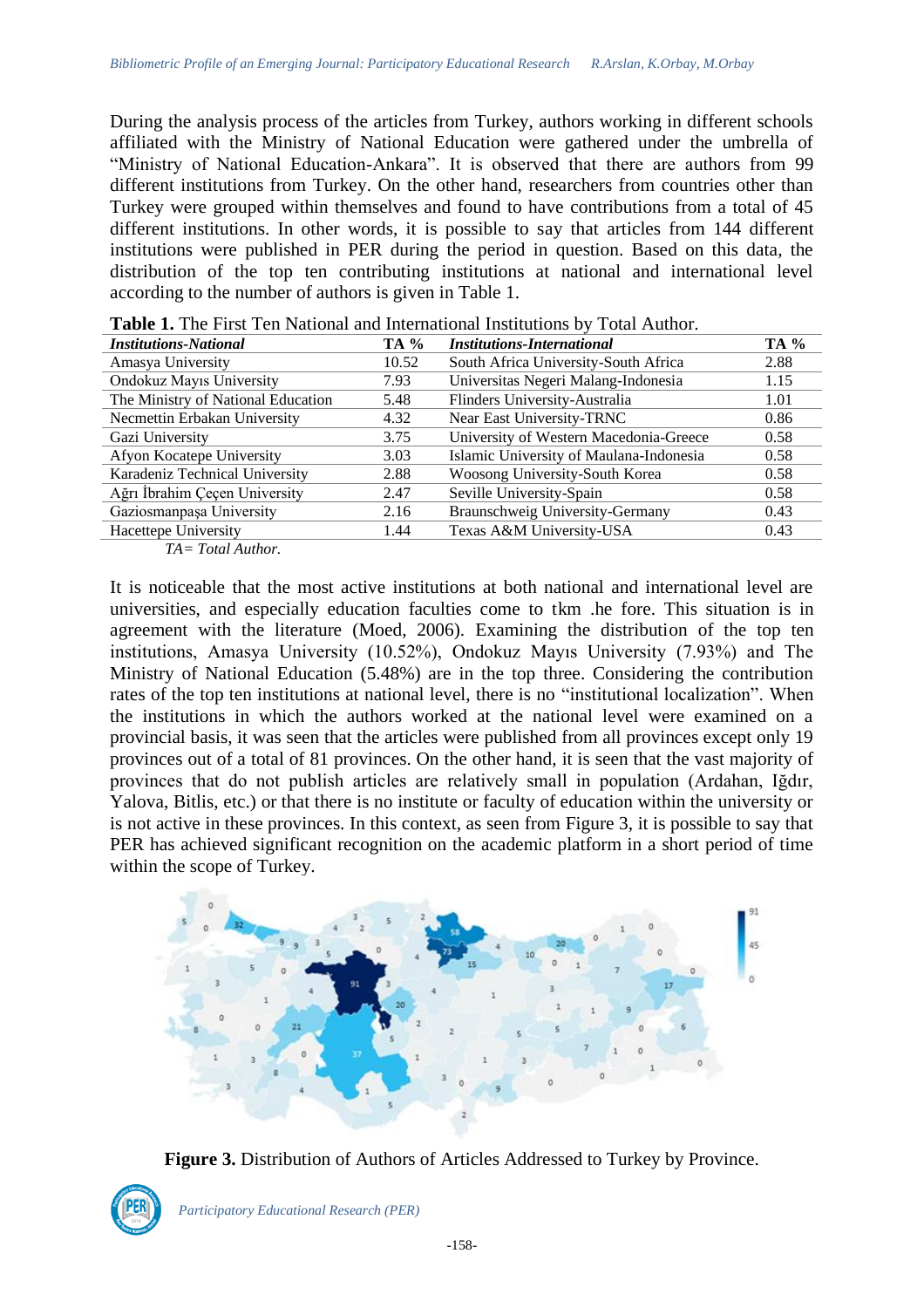Among the most basic requirements of scanning in internationally accepted indexes, the authors, editors, and members of the editorial advisory board of the journal want to have an international diversity in accordance with the target audience of the journal (Clarivate Analytics, 2022; Scopus, 2022). If the content of the journal is aimed at an international audience, it is desirable that the authors with international diversity who will contribute to the goal will be visible at this point. When the PER editorial board is examined, it is seen that there are expert researchers from 16 different countries. Countries other than Turkey include researchers from Spain (7), USA (6), South Africa (5), UK (3), Canada (3) and Australia (3). Given that author participation at international level is 16.8%, it can be considered that PER at first glance fits the definition of "*Globally national-locally international journal*" (Pajić & Jevremov, 2014). This characterization has been passed into the literature as a concept used for international authors or journals that do not receive references from articles published in relatively international journals (Tonta, 2017). It is known that this applies to Turkishaddressed journals in citation indexes even before such a definition is introduced into the literature. As such, the findings of a study conducted through 71 journals addressed in Turkey in citation indexes reveal that at least one author is from Turkey in four out of every five publications in the journals examined (Doğan, Dhyi, & Al, 2018). However, at this point, it can be considered that the fact that the fields of study in a social science such as education are mostly aimed at the local audience weakens the possibility of having a comprehensive international diversity. In this case, such journals are typically expected to have a more modest citation effect and measurements can be made by looking at the authenticity of the content of the journals.

PER is indexed in "Education" and "Developmental and Educational Psychology" categories in the Scopus database. As seen from Figure 4, while the journal ranks 1088th in terms of citation among 1319 journals in the Education category, it is the 295th out of 332 journals in the "Developmental and Educational Psychology" category (Scopus, 2022). A total of 79 articles indexed between 2017 and 2020 received 31 citations during this period, and Scopus CiteScore 2020 is 0.4 (Calculated on 05 May 2021). On the other hand, the total number of citations received by the 178 articles published in PER and indexed in the Scopus database is currently 115, and in other words, CiteScore Tracker 2021 has increased to 0.6 (Last updated on 07 March 2022).



**Figure 4.** CiteScore trend for **a)** "Education" category **b)** "Developmental and Educational Psychology" category (Scopus, 2022).

On the other hand, the articles published in the journals indexed in the WoS database are considered the most prestigious in the academic community (Birkle et al., 2021; Li, Rollins, & Yan, 2018; Pranckutė, 2021). The distribution of the references received from the journals

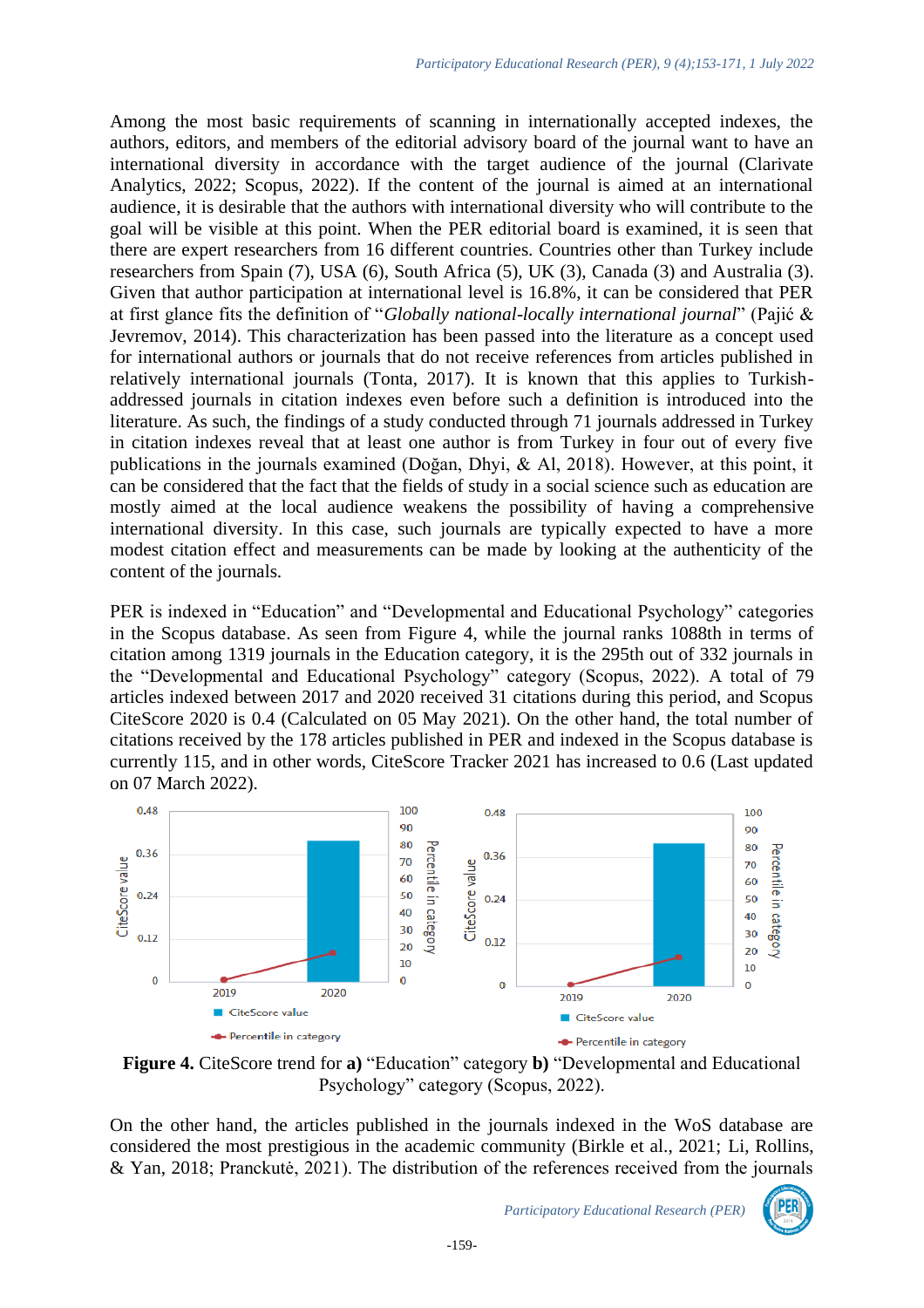in the WoS database according to the journal quartiles (Orbay, Miranda, & Orbay, 2020) published in PER was also studied. The articles published in PER received a total of 203 citations from the journals in the WoS database. This means that 12.12% of the total citations to PER were made from journals in the WoS database. In the case of a journal in more than one quarter, the high quarter was taken into account using the optimistic approach (Liu, Hu,  $\&$ Gu, 2016) and the results obtained were summarized in Figure 5.



**Figure 5.** Distribution of Citations from WoS Database by Journal Quartiles.

As seen from Figure 5, 52.71% of citations from the WoS database come from journals indexed in ESCI. On the other hand, the citation rate from journals in with high impact value  $(0, 0, 0)$  is 24.63%. The rest  $(22.66%)$  comes from journals in the low quartiles  $(0, 0, 0)$ .

### *Findings and Discussion for RQ2*

One scale that can be considered as an important criterion for teamwork rather than individual studies, especially in educational research, is the number of authors in the relevant research. Between 2014 and 2021, the articles published in PER were written by an average of 2.02 authors (median=2). Single and multi-authorship status percentages are given in Figure 6.





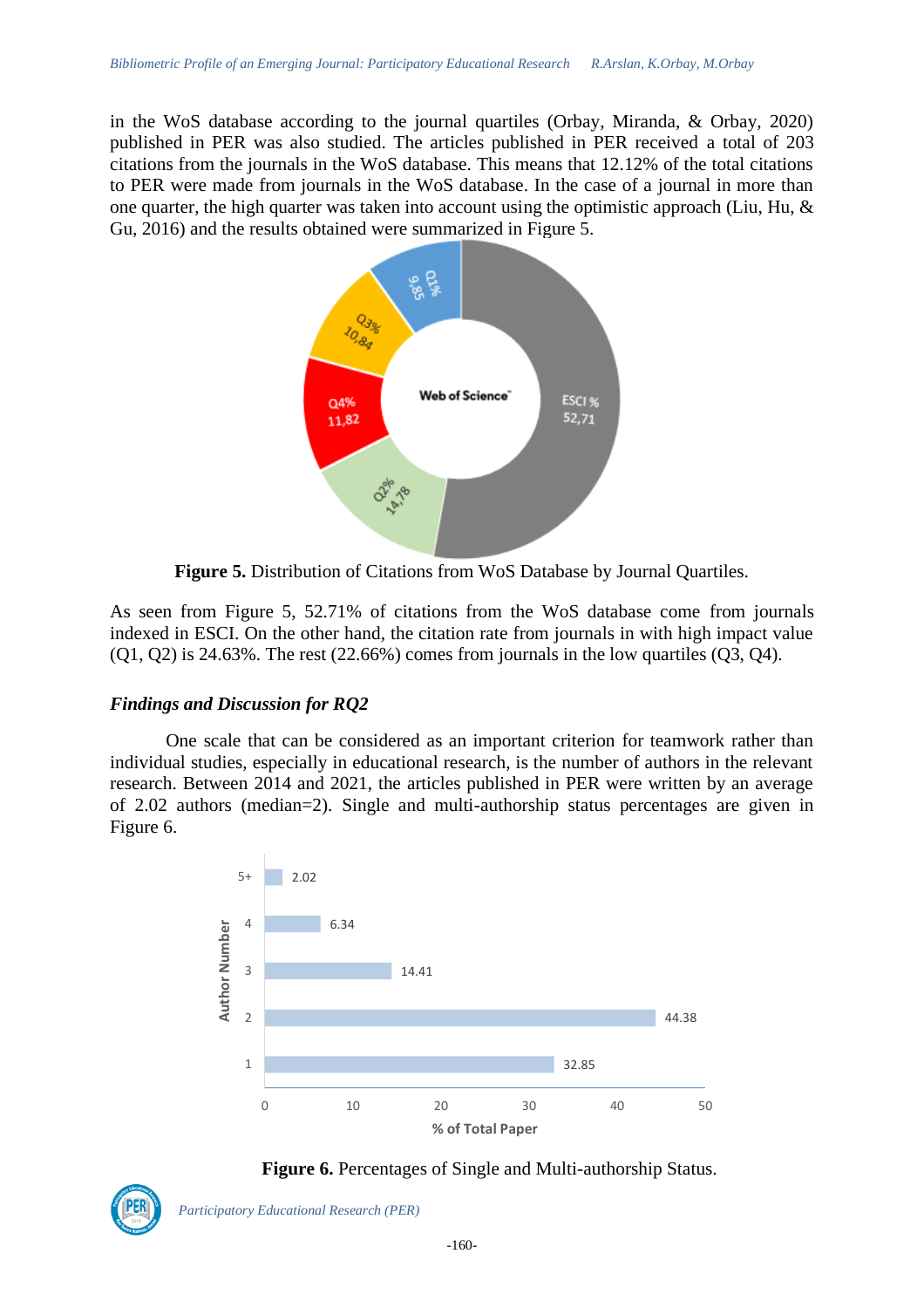Henriksen (2016) found out in his research covering the sub-sciences of social sciences that publications in educational research were written as single authors between 1980 and 2000 and with two authors between 2001 and 2013; on the other hand, found out that research in the field of special education was written with two authors between 1980 and 2010 and three as of 2011-2013. Örnek et al. (2021) emphasized that the research was written with three authors in a similar study focused on the field of special education for the period 2014-2018. Therefore, in terms of the number of authors, the findings of this study are in line with the studies in the international literature.

For the connections between the authors (a total of 89 authors) whose two or more articles were published in PER during that period, the network density map was given in Figure 7 (red=high-density; blue=low-density) using the VOSviewer 1.6.13 program (Van Eck  $\&$ Waltman, 2010), which is often used for bibliometric mapping demonstration. Since the time frame in question is not very large, only a few cluster structures stand out. When articles and citations were analyzed in detail, the articles published by Korkmaz Ö, Çakır R and Kayaoğlu MN, who were among the most prolific authors (3.17, 2.30 and 1.15% of total papers), contributed over 3% to the total citations from the journal (7.40, 3.05 and 3.10% of total citations) respectively. On the other hand, the articles published by Saltan F, Ocak G and Ocak İ, who were among the most prolific authors (1.73, 1.44 and 1.15% of total papers), contributed less than 1% to the total citations from the journal (0.19, 0.18 and 0.06% of total citations). Among the most prolific authors outside Turkey was only Norma MN (2.02% of total papers and 1.43% of total citations) from South Africa.



**Figure 7.** Author Co-occurrence Network Density Distribution Map.

The average number of citations per article in the specified period is 4.69 (median=1). On the other hand, the percentage of articles not yet cited is 35.73%. However, it should be noted that the percentage of articles published in the last two years is 49.20% in this rate. As expected, the share of articles with no citations is greater at the recent years as these articles had less time to accumulate citations than an older one. However, these articles still have the potential to receive citations in the future due to the nature of social sciences (Archambault  $\&$ 

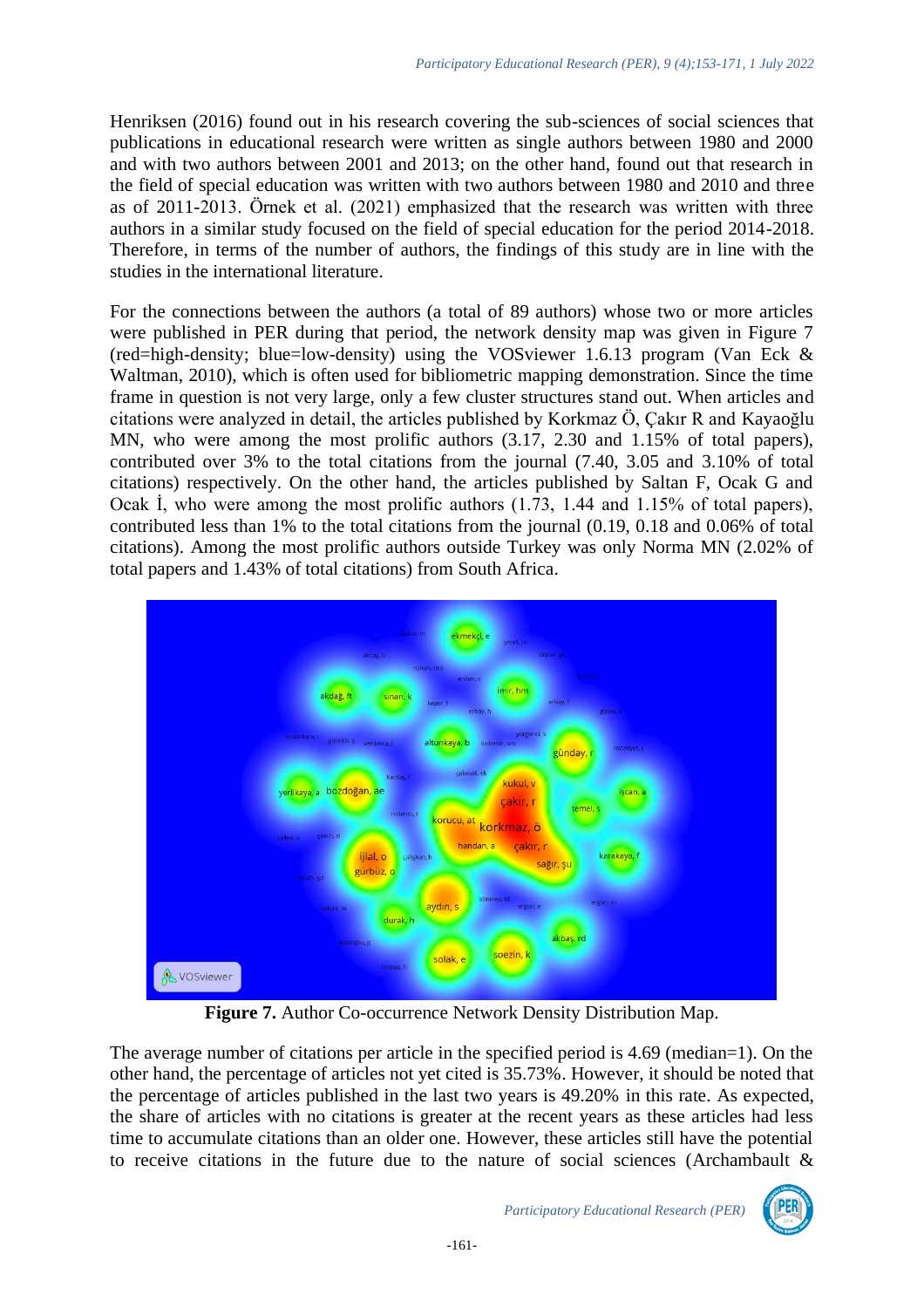Larivière, 2010). Although the average number of citations per article seems high, it is often not the right approach to make general judgments about all articles in the journal based on the citations that articles receive because the most important problem to encounter in the journal evaluation process is the skewness of citation, as in almost all journals (Albarrán, & Ruiz-Castillo, 2011; Bornmann, & Leydesdorff, 2017; Seglen, 1997). To explain this situation in PER, the open tags of the top ten most cited articles, total citation numbers and citation numbers per year are given in Table 2.

| <b>Table 2.</b> The Ten Most Cited Articles between 2014 and 2021. |  |  |  |
|--------------------------------------------------------------------|--|--|--|
|--------------------------------------------------------------------|--|--|--|

| <b>Article</b>                                                                                     | TC  | <b>ACY</b> |
|----------------------------------------------------------------------------------------------------|-----|------------|
| Keller, J. M. (2016). Motivation, learning, and technology: Applying the ARCS-V motivation         | 129 | 21.83      |
| model. Participatory Educational Research, 3(2), 1-15.                                             |     |            |
| Caruth, G. D. (2014). Meeting the needs of older students in higher education. Participatory       | 78  | 9.75       |
| Educational Research, 1(2), 21-35.                                                                 |     |            |
| Solak, E., & Bayar, A. (2015). Current challenges in English language learning in Turkish EFL      | 75  | 10.71      |
| context. Participatory Educational Research, 2(1), 106-115.                                        |     |            |
| Caruth, G. D. (2018). Student engagement, retention, and motivation: Assessing academic success    | 72  | 18.00      |
| in today's college students. Participatory Educational Research, 5(1), 17-30.                      |     |            |
| Cakici, D. (2016). The use of ICT in teaching English as a foreign language. Participatory         | 66  | 11.00      |
| Educational Research, 4(2), 73-77.                                                                 |     |            |
| Caruth, G. (2014). Learning how to learn: A six-point model for increasing student engagement.     | 43  | 5.38       |
| Participatory Educational Research, 1(2), 1-12.                                                    |     |            |
| Korkmaz, Ö., & Altun, H. (2014). Adapting computer programming self-efficacy scale and 37          |     | 4.63       |
| engineering students' self-efficacy perceptions. Participatory Educational Research, 1(1), 20-31.  |     |            |
| Kayaoğlu, M. N., & Akbaş, R. D. (2016). An investigation into medical students' English            | 36  | 6.00       |
| language needs. Participatory Educational Research, $3(4)$ , 63-71.                                |     |            |
| Ekmekçi, E. (2016). Integrating Edmodo into foreign language classes as an assessment tool.        | 35  | 5.83       |
| Participatory Educational Research, 3(4), 1-11.                                                    |     |            |
| Sahin, C. (2014). An analysis of the relationship between internet addiction and depression levels | 28  | 3.50       |
| of high school students. Participatory Educational Research, 1(2), 53-67.                          |     |            |
|                                                                                                    |     |            |

*TC= Total Citation, ACY= Average Citation per Year.*

As shown in Table 2, the ten most cited articles constitute approximately 2.88% of all articles, while the number of citations received by these articles corresponds to 35.76% of the number of citations received by the journal. Similarly, 10% of articles receive approximately 58.99% of citations. Meanwhile, taking account of this fact, to study the degree of skewness of the citation distributions in PER, the skewness of the citation distributions published by articles during 2014-2021 was analyzed using SPSS software. The descriptive statistics of the citation numbers were summarized as follows *minimum=0; maximum=129; skewness=6.247; kurtosis=50.231*. As expected, the positive skewed distributions were obtained, which means that the distribution of citations in PER is highly skewed to the right and has a long right tail. On the other hand, it is possible to see similar results in studies focused on citation skewness, especially educational journals and special education journals indexed in the WoS database between 2014 and 2018 (Orbay, Karamustafaoğlu, & Miranda, 2021; Örnek, Miranda, & Orbay, 2021).

### *Findings and Discussion for RQ3*

Most researchers who study a topic usually look at the title of the article to decide if it is relevant to them or scan it based on keywords related to research topics (Jamali & Nikzad, 2011). Therefore, the first impression that the title creates in the reader plays a major role in whether the article is read in detail or not. Therefore, the title is extremely important since it is the section that provides the most basic information about the content of an article (Hartley,

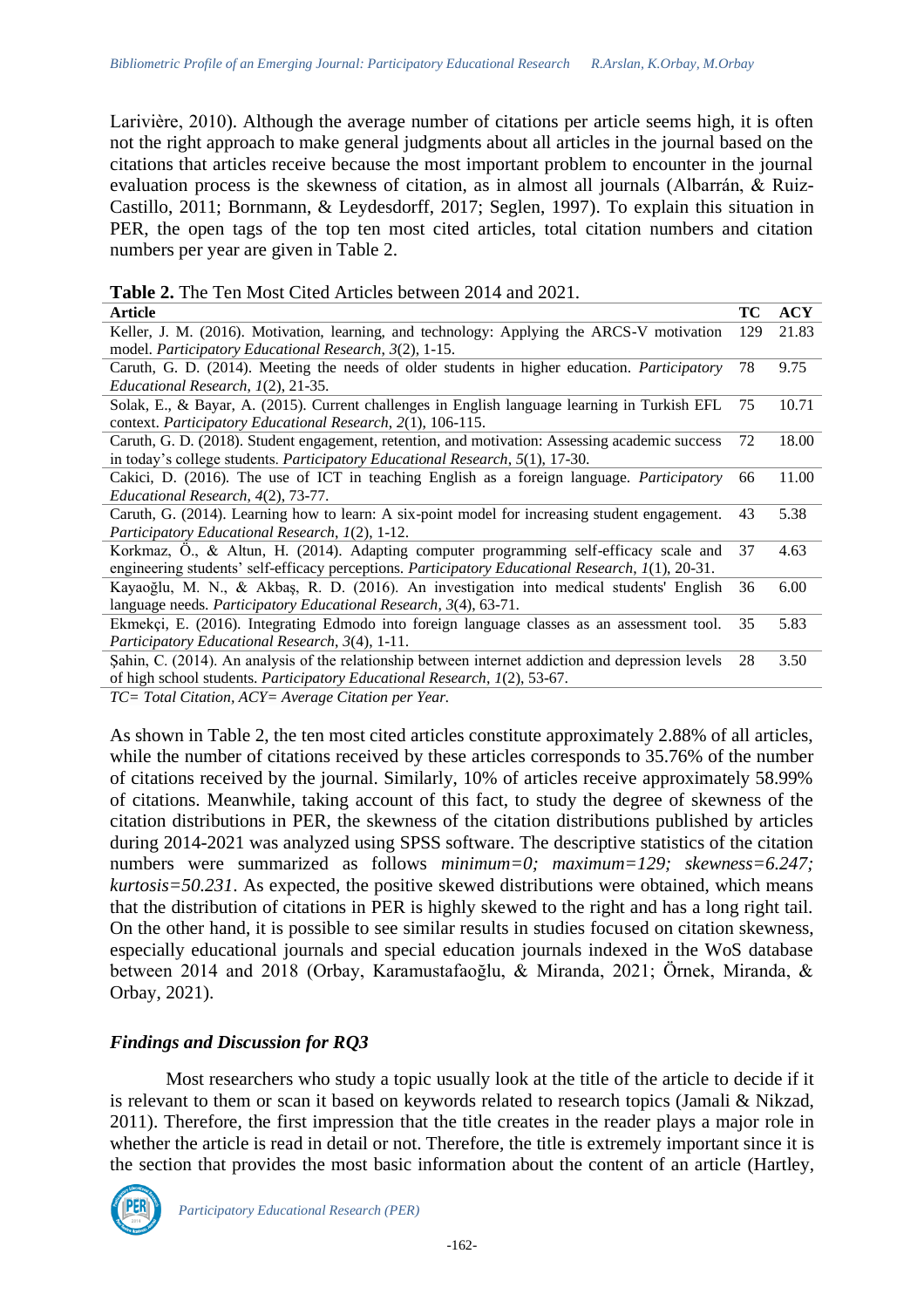2008). A study of open-access journals has shown that the lower number of characters in the title is associated with the higher number of citations (Paiva, Lima, & Paiva, 2012). In a similar study, when articles published between 2007 and 2013 were examined, it was found that short-titled articles received a higher number of citations (Letchford, Moat, & Preis, 2015). The reasons for this relationship were listed as follows (Letchford, Moat, & Preis, 2015): journals with high impact factors limit the number of title characters; more recent research or research on emerging subjects have longer titles due to the need to be explained and they are published in less prestigious journals; short titles are easier to read, easier to understand, so attract more readers. Meanwhile, Elgendi (2019) used the machine learning approach to investigate the characteristics of highly cited papers and emphasized that a good title consists of 10±3 words (see: Elgendi (2019) for the recent detailed discussion).

Based on this data, the titles and citations of the articles published in PER were analyzed. It was determined that maximum (29) and minimum (4) words were used for the number of words in the title. The word count was sorted from less to high, and they were divided into three groups considering their median values: Less, Medium and High group, respectively, and the descriptive statistics for each group are given in Table 3.

|                                  | Group  | N   | M     | Me | Min            | <b>Max</b> | <b>SD</b> | AC   |
|----------------------------------|--------|-----|-------|----|----------------|------------|-----------|------|
|                                  | Less   | 123 | 9.03  | 9  | 4              |            | .689      | 6.53 |
| The Number of Words in the Title | Medium | 109 | 13.36 | 13 | 12             | 15         | 1.085     | 4.37 |
|                                  | High   | 115 | 19.09 | 19 | 16             | 29         | 2.805     | 3.02 |
| Total                            |        | 347 | 13.72 |    | $\overline{4}$ | 29         | 4.625     | 4.69 |

| <b>Table 3.</b> Descriptive Statistics of the Number of Words in the Title. |  |  |  |
|-----------------------------------------------------------------------------|--|--|--|
|-----------------------------------------------------------------------------|--|--|--|

*Note: M=Mean, Me= Median, Min=Minimum, Max=Maximum, SD=Standard Deviation, AC=Average Citations.*

As seen from Table 3, it was found that short-titled articles received more citations than longtitled articles (over 2 times greater). However, the citation difference among the groups is not statistically significant  $(p>0.05)$ . It may be related to the limited number of articles. This result is agreement with the literature (Elgendi, 2019; Gnewuch & Wohlrabe, 2017).

A total of 1424 keywords were used in the articles. Word cloud work using *WordArt* program (2022) was carried out for these keywords and words that are frequently used in the title. In Figure 8, the size of each word is prepared according to the frequency of mentions in the title and keywords. Each word or group of words that appear in this image is fully compatible with the scope of the journal. The most repeated keywords are education  $(f=129)$ , teacher  $(f=88)$ , learning (*f*=79), science (*f*=57) and technology (*f*=53), while the words commonly used in the title section are teacher  $(f=85)$ , student  $(f=82)$ , education  $(f=77)$ , learn  $(f=55)$  and school (*f*=55), respectively.

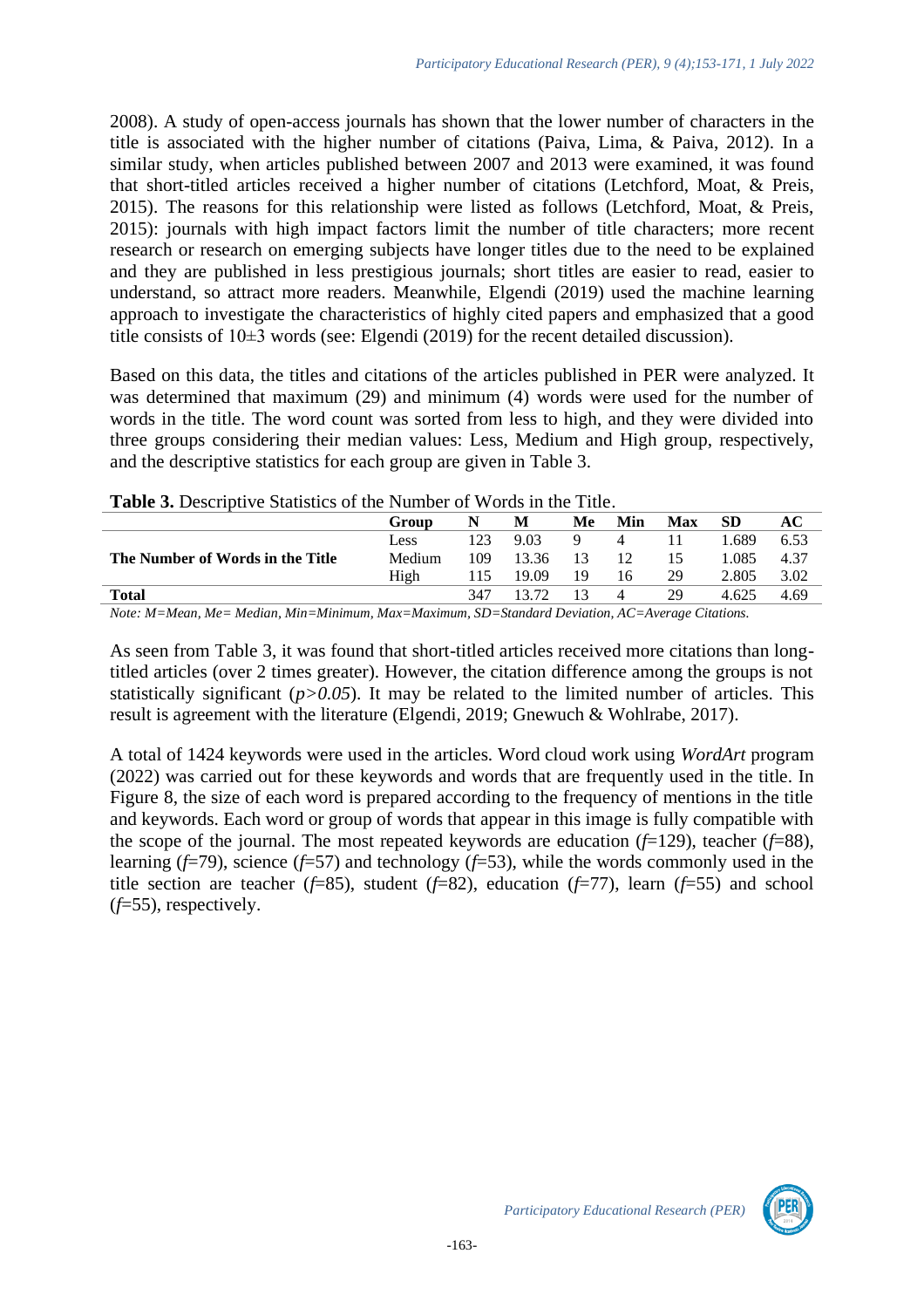

**Figure 8.** Word Cloud for Keywords **(a)** and **(b)** Words in the Title.

On the other hand, when the keywords are carefully examined, some keywords are designated as very general concepts (sun, organ, word, etc.) or abbreviation words specific to that article (AWS, CIRC, IMMS, etc.) are used as keywords. Of course, keywords should show the general topic, but they should not be kept too broad and should not consist of acronyms specific to that article.

### *Findings and Discussion for RQ4*

The open access publication of articles that play important roles in the construction, dissemination and use of scientific knowledge presents an important opportunity especially for researchers with limited access to articles. On the other hand, open access articles are naturally read more and can receive more citations as a result (Piwowar et al., 2018; Piwowar, Priem, & Orr, 2019). There was a statistically significant positive correlation (*rs=0.289* and  $r_p = 0.524$ ;  $p < 0.01$ ) between the number of downloads of articles and the number of citations they received. On the other hand, there were no correlations among the number of citations and other bibliometric indicators such as the number of authors, the number of words in the title.

In a similar study on literature medical journals (Xue-li, Hong-ling, & Mei-ying, 2011), this correlation was found at *r=0.491*. In another study (Nieder, Dalhaug, & Aandahl, 2013), the correlation level was limited (from *r=0.1* to *r=0.53*) depending on the type of documents. On the other hand, a study of publications on two information systems journals between 2002 and 2012 found a positive high correlation between the number of downloads and citations at *r=0.77-0.76* (Schlögl et al., 2014). In a recent similar study focus on Library Philosophy and Practice journal, Arslan et al. (2022) found out that the correlations between download and citation counts from Scopus and Google Scholar databases were determined to be statistically significant positive  $(r_s=0.261$  and  $r_p=0.310$ ;  $r_s=0.636$  and  $r_p=0.356$ ;  $p<0.01$ ), respectively. Meanwhile, it is possible to see a broad critique of the analysis of the relationship between download and the citation numbers by Hu et al. (2021).

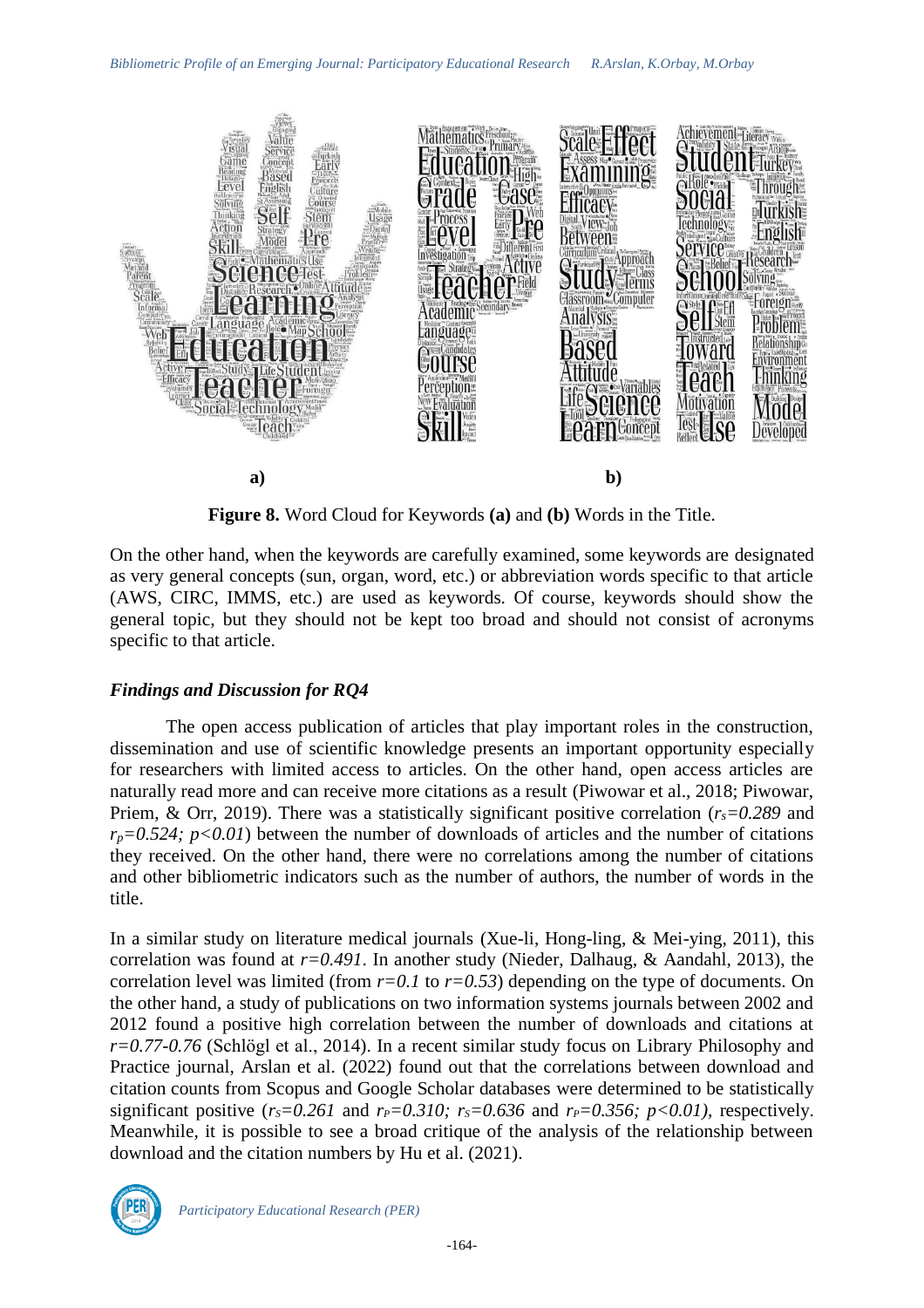PER, which has been published with open access since 2014, continues to live its publishing life with open access via DergiPark platform since 2019. Meanwhile, it should be note that the descriptive statistics of the number of downloads were summarized as follows *mean=304.19, minimum=81; maximum=2000; skewness=3.451; kurtosis=18.063*. As expected, the positive skewed distributions were obtained, which means that the distribution of the number of downloads in PER is highly skewed to the right and has a long right tail. When the number of downloads data was analyzed by dividing them into two separate groups, before and after joining the DergiPark, it was observed that there was a significant difference between the groups. As clearly seen from the mean rank values in Table 4, this difference is in favor of the group after DergiPark.

| <b>Table 4.</b> Mallil Willingy O Test Results for the Number of Downloads. |                  |    |            |                        |      |           |       |
|-----------------------------------------------------------------------------|------------------|----|------------|------------------------|------|-----------|-------|
|                                                                             | Group            | N. |            | Mean Rank Sum of Ranks |      |           |       |
|                                                                             | Before DergiPark |    | 178 103.96 | 18504                  | 2573 | $-13.349$ | .0000 |
| <b>The Number of Downloads</b>                                              | After DergiPark  |    | 169 247.78 | 41874                  |      |           |       |
|                                                                             |                  |    |            |                        |      |           |       |

|  |  |  |  |  |  |  | <b>Table 4.</b> Mann Whitney U Test Results for the Number of Downloads. |
|--|--|--|--|--|--|--|--------------------------------------------------------------------------|
|--|--|--|--|--|--|--|--------------------------------------------------------------------------|

On the other hand, the change in the average number of citations per article and median citations over the years were summarized in Figure 9. It was observed that the average number of citations per article had exceeded the general trend line. Finally, according to these findings, PER had gained significant momentum in academic standards and visibility since the umbrella of joining DergiPark in 2019.



**Figure 9.** Year-wise Distribution of Average Citations per Article and Median Citations.

### **Conclusion**

Academic journals play an indispensable role among the official communication languages of science in the construction, dissemination, and use of information. In this context, PER has made a significant distance towards internationalization by contributing to the field of education and soon starting to be indexed in important databases such as ERIC and Scopus. It was concluded that 83.72% of the authors were in Turkey, there was no "institutional localization" among the institutions contributing at the national level and that

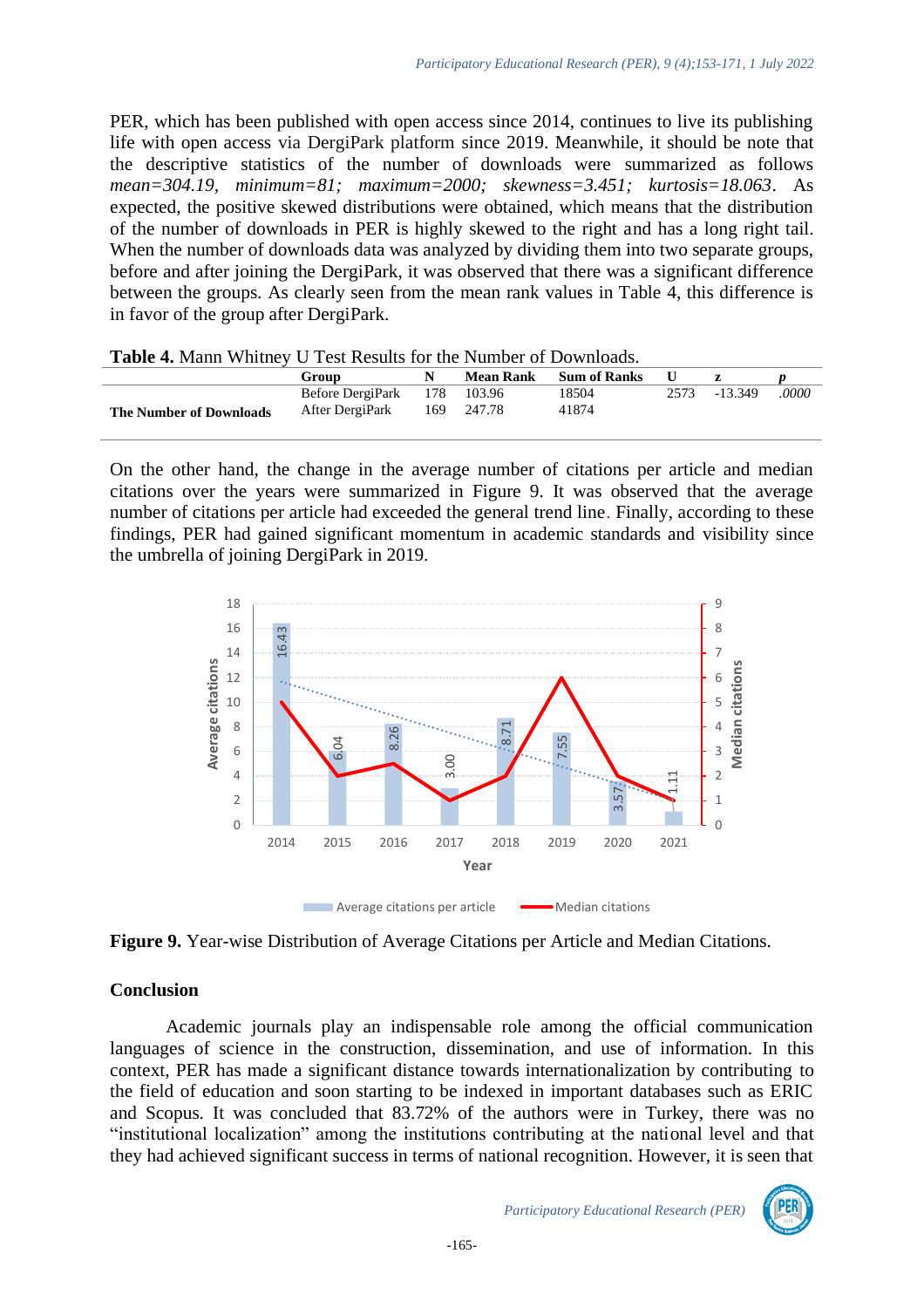there are many areas open to development at the point of international recognition. What to do at this point is summarized below.

- The fact that researchers from Anglo-Saxon and Continental European countries, especially USA, which stands out in the field of education with both article productivity and the widespread influence of articles (Sezgin, Orbay, & Orbay, 2022a; Sezgin, Orbay, & Orbay, 2022b), has been limited in PER is an important issue that must be overcome in front of the internationalization of the journal. If it is taken into account that there are enough editorial board members from these countries in this regard, the more active participation of the board members and their affiliated institutions with their articles will provide significant gains to the journal. On the other hand, as Allik et al. (2020) emphasized, low-population, well-managed countries with long democratic backgrounds (Netherlands, Belgium, Finland, etc.) should be encouraged to participate in the journal in their researchers from these countries, based on the fact that they are very successful in transforming their economic success into high-quality research in the field of education as well as in all fields.
- To increase the readability and the visibility of the articles and to prevent possible mistakes by the authors, the preparation of some guidelines regarding the fundamental concepts of writing a research paper such as the determination of the title, construction of the abstract, choosing the right keywords etc. for the researchers submitting manuscripts to the journal are of great importance from the writing strategies point of view (Gastel & Day, 2017); in addition, it would be appreciated as an important step to share these guidelines in the journal web page to improve the publishing standards of PER. Furthermore, many journals with a high international reputation utilize the statistics of past years such as the acceptance rate, the average or median time to first decision, and average or median review time to inform the researchers. Application of a similar procedure in PER will be beneficial, fruitful, and sound to provide necessary information for the researchers planning to submit manuscripts to the journal for a possible evaluation for publication.
- It is seen that only one review paper was published during the period of bibliometric analysis. Especially in the field of education, the original studies are scanned in great detail and widely, and the systematic reviews in which the findings are synthesized and the meta-analysis reviews where the results of the studies made by different researchers on the same subject are examined with appropriate statistics in quantity and quality are very important in determining the direction of the researchers. Although the review articles will give important clues to the researchers who will start researching on a new topic, they will contribute to the recognition of the journal and the citation issue, which is an important measure of the widespread impact of the paper (Miranda & Garcia-Carpintero, 2018). In this context, it will be an important step to call for articles by inviting researchers who come to the forefront with their national and international publications in their fields.
- With the growth of scientific literature and the widespread use of the internet, social media platforms such as Researchgate, Twitter, Linkedln, Facebook, and blogs are becoming more and more important in communicating the results of scientific research to large audiences (Shrivastava & Mahajan, 2022; Sudah et al., 2022). Considering these latest developments, interactive applications such as sharing articles and prominent findings in articles and interaction between researchers and authors can be developed in social media environments, which will be established in PER to increase the positive meaningful relationship between the number of downloads of

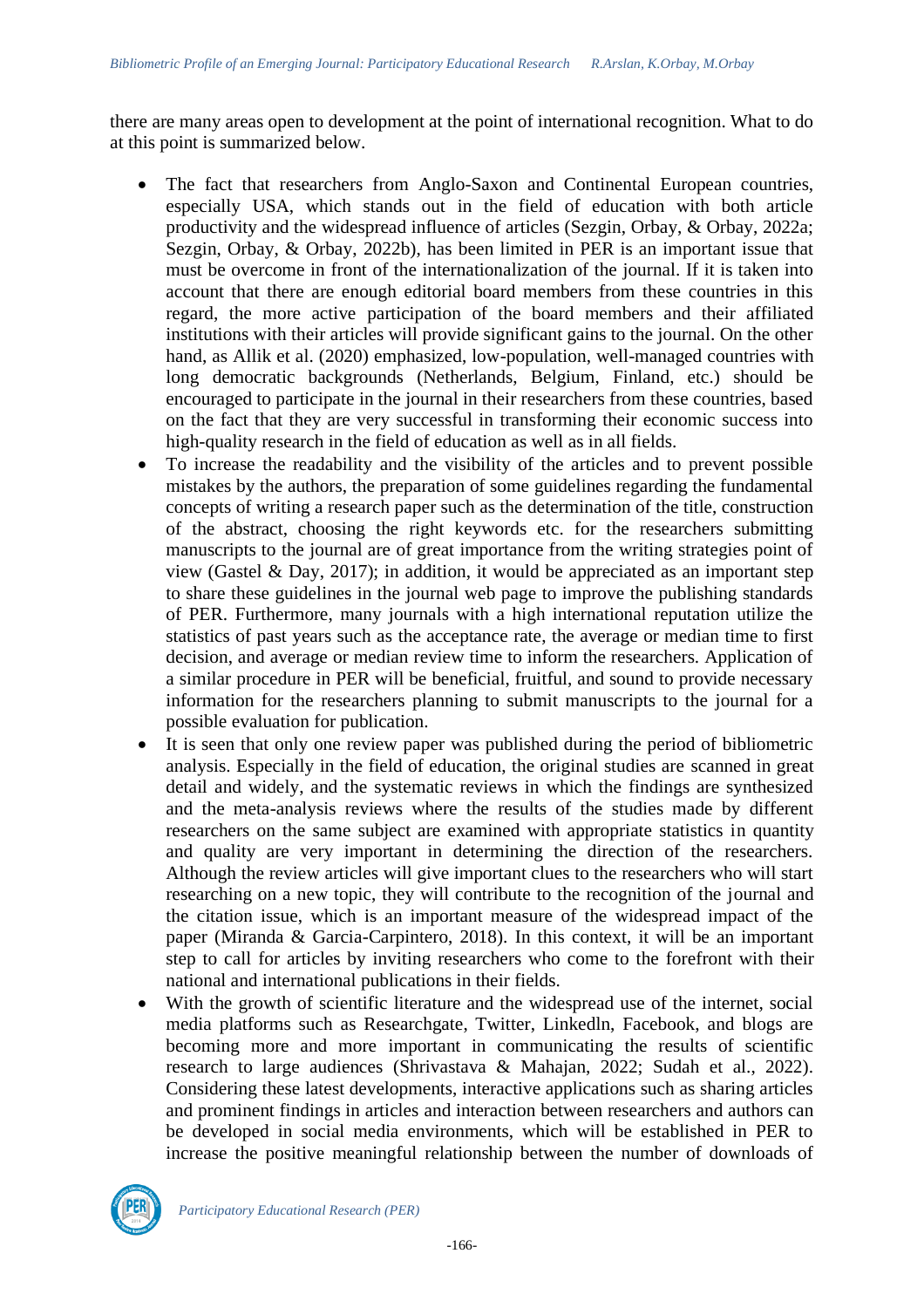articles and the number of citations they receive. Similarly, it would be useful to switch to "Highlights", which consists of three to five items that have recently been implemented in journals published by many internationally recognized publishers (Elsevier, Taylor & Francis*,* John Wiley & Sons, etc.), featured in articles and helped to increase their discovery in search engines.

Finally, the findings can guide authors during the writing phase of studies and the editors and referees during the selection and evaluation phases. Therefore, what has been done and published in PER to date should be a new starting point to get to a better position.

### **Limitations**

Despite several notable contributions, this study had a few limitations. First, Bibliometric indicators based on citation number are time-dependent indicators and can change over time. Second, only the Google Scholar index was used in the citation search and self-citations were not checked in the study. Finally, the small number of articles constituting the sample is another important limitation. All these limitations reduce the generalizability of the results obtained in the study.

### **Conflict of Interest**

The authors declare that this study was conducted in the absence of any commercial or financial relationships that could be construed as a potential conflict of interest.

### **Funding**

This study received no specific grant from any funding agency in the public, commercial, or not-for-profit sectors.

### **Acknowledgments**

The authors would like to thank the anonymous referees for their useful comments.

### **References**

- Abramo, G. (2018). Revisiting the scientometrics conceptualization of impact and its measurement, *Journal of Informetrics*, *12*(3), 590-597.
- Albarrán, P., & Ruiz-Castillo, J. (2011). References made and citations received by scientific articles. *Journal of the American Society for Information Science and Technology, 62*(1), 40-49.
- Allik, J., Lauk, K., & Realo, A. (2020). Factors predicting the scientific wealth of nations, *Cross-Cultural Research*, *54*(4), 364-397.
- Aman, V., & Botte, A. (2017). A bibliometric view on the internationalization of European educational research. *European Educational Research Journal*, *16*(6), 843-868.
- Andersen, H. (2000). Influence and reputation in the social sciences-how much do researchers agree?. *Journal of Documentation*, *56*, 674-692.
- Archambault, É., & Larivière, V. (2010). The limits of bibliometrics for the analysis of the social sciences and humanities literature. *World Social Science Report*, 251-254.

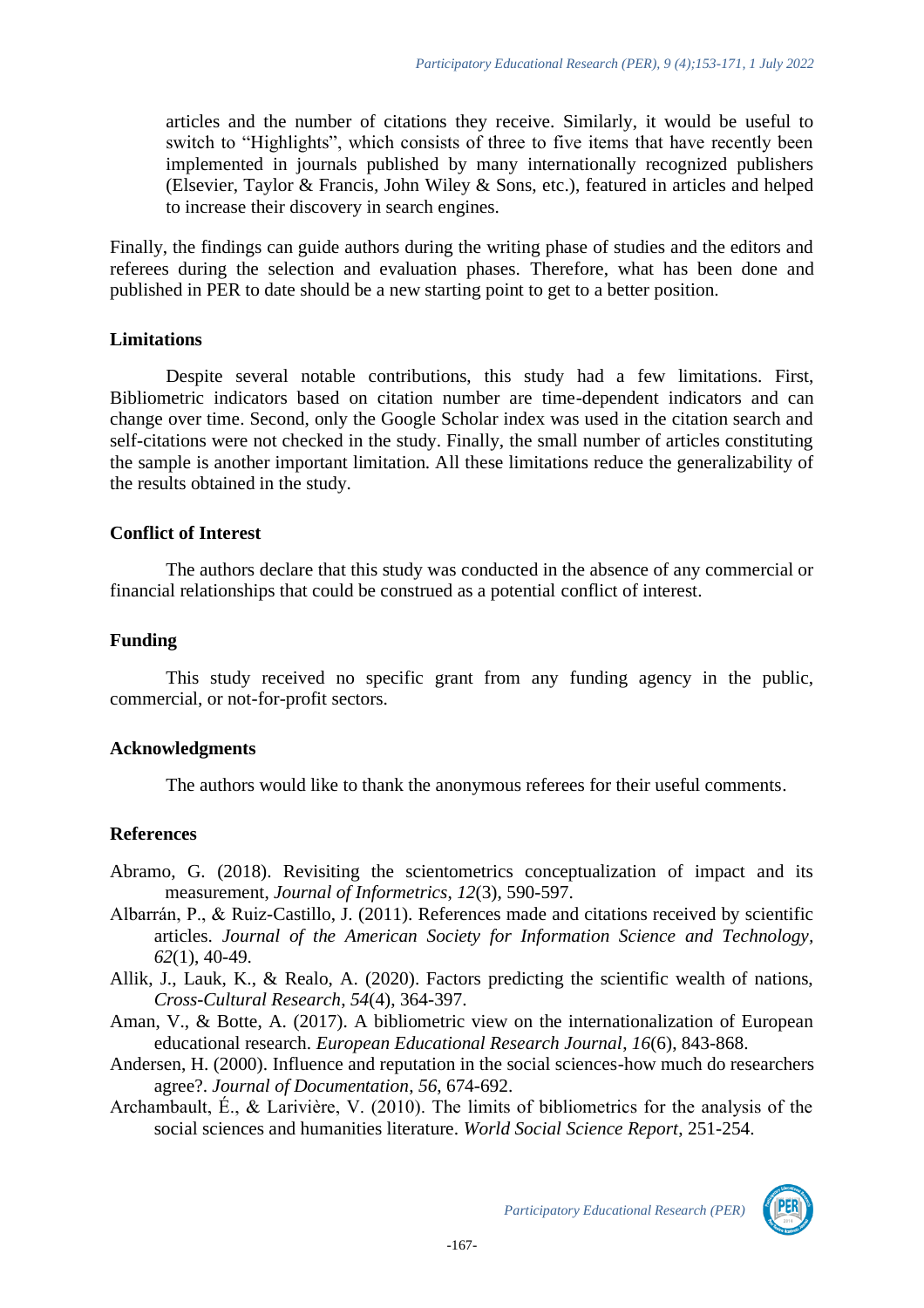- Arslan, R., Orbay, K., & Orbay, M. (2022). The tracking of paper usage data versus citation counts for Library Philosophy and Practice, *Library Philosophy and Practice*, (under review: MS-13511).
- Birkle, C., Pendlebury, D.A, Schnell, J., & Adams, J. (2020). Web of Science as a data source for research on scientific and scholarly activity. *Quantitative Science Studies, 1*(1)*,* 363- 376.
- Bornmann, L., & Leydesdorff, L. (2017). Skewness of citation impact data and covariates of citation distributions: a large-scale empirical analysis based on Web of Science data. *Journal of Informetrics, 11*(1), 164-175.
- Budd, J. M., & Magnuson, L. (2010). Higher education literature revisited: Citation patterns examined. *Research in Higher Education, 51*(3), 294-304.
- Civera, A., Lehmann, E. E., Paleari, S., & Stockinger, S. A. (2020). Higher education policy: Why hope for quality when rewarding quantity? *Research Policy*, *49*(8), 104083.
- Clarivate Analytics. (2022). Web of Science Journal Evaluation Process and Selection Criteria. [https://clarivate.com/webofsciencegroup/journal-evaluation-process-and](https://clarivate.com/webofsciencegroup/journal-evaluation-process-and-selection-criteria/)[selection-criteria/,](https://clarivate.com/webofsciencegroup/journal-evaluation-process-and-selection-criteria/) Accessed January 15, 2022.
- Diem, A., & Wolter, S.C. (2013). The use of bibliometrics to measure research performance in the education sciences. *Research in Higher Education*, *54*(1), 86-114.
- Doğan, G., Dhyi, S.M.M.A., & Al, U. (2018). A Research on Turkey-addressed dropped journals from Web of Science. *Turkish Librarianship, 32*(3), 151-162.
- Doğan, G., Şencan, İ., & Tonta, Y. (2016). Does dirty data affect google scholar citations?. *Proceedings of the Association for Information Science and Technology*, *53*(1), 1-4.
- Donthu, N., Kumar, S., Mukherjee, D., Pandey, N., & Lim, W.M. (2021). How to conduct a bibliometric analysis: An overview and guidelines. *Journal of Business Research, 133*, 285-296.
- Elgendi, M. (2019). Characteristics of a highly cited article: A machine learning perspective. *IEEE Access*, *7*, 87977-87986.
- Engels, T.C.E., Ossenblok, T.L.B., & Spruyt, E.H.J. (2012). Changing publication patterns in the social sciences and humanities, 2000-2009. *Scientometrics, 93*(2), 373-390.
- Fire, M., & Guestrin, C. (2019). Over-optimization of academic publishing metrics: observing Goodhart's Law in action. *GigaScience, 8*(6), giz053.
- *Gastel, B., & Day, R.A. (2017). How to Write and Publish a Scientific Paper. (8th ed.).* Cambridge University Press*.*
- George, D., & Mallery, M. (2010). *SPSS for Windows Step by Step: A Simple Guide and Reference*, 17.0 update  $(10<sup>th</sup>$  ed.), Pearson, Boston.
- Gnewuch, M., & Wohlrabe, K. (2017). Title characteristics and citations in economics. *Scientometrics*, *110*(3), 1573-1578.
- Goodyear, R.K., Brewer, D.J., Gallagher, K.S., Tracey, T.J.G., Claiborn, C.D., Lichtenberg, J.W., & Wampold, B.E. (2009). The intellectual foundations of education: core journals and their impacts on scholarship and practice. *Educational Researcher, 38*(9), 700-706.
- Hartley, J. (2008). *Academic writing and publishing: A practical handbook*. Routledge.
- Harzing, A. W., & Alakangas, S. (2016). Google Scholar, Scopus and the Web of Science: a longitudinal and cross-disciplinary comparison. *Scientometrics*, *106*(2), 787-804.
- Harzing, A.W. (2007). Publish or Perish, available from [https://harzing.com/resources/publish-or-perish,](https://harzing.com/resources/publish-or-perish) Accessed January 15, 2022.
- Henriksen, D. (2016). The rise in co-authorship in the social sciences (1980-2013). *Scientometrics, 107*(2), 455-476.
- Hicks, D. (1999). The difficulty of achieving full coverage of international social science literature and the bibliometric consequences. *Scientometrics, 44*(2), 193-215.

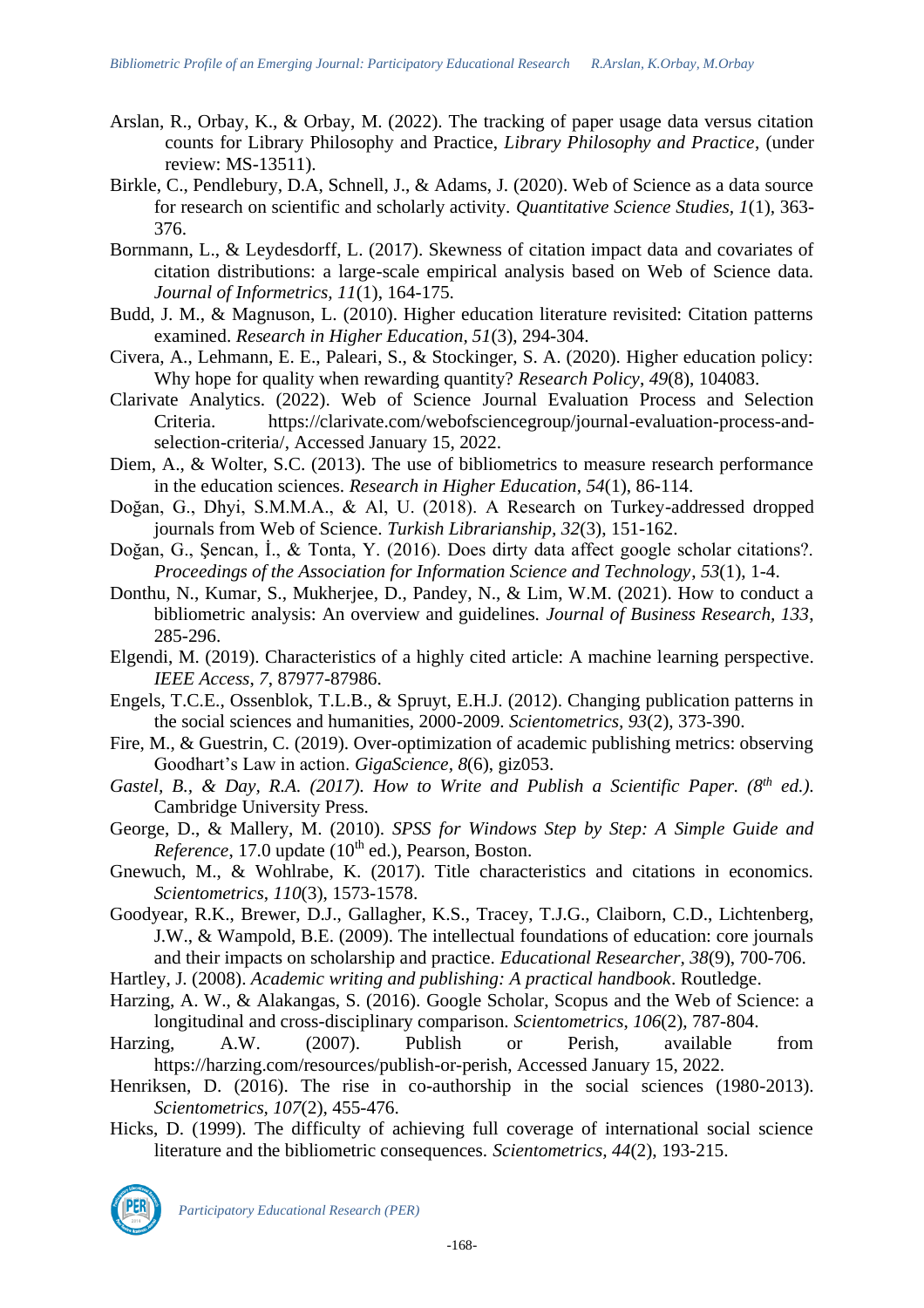- Hicks, D. (2012). One size doesn't fit all: On the co-evolution of national evaluation systems and social science publishing. *Confero: Essays on Education, Philosophy and Politics, 1*(1), 67- 90.
- Hu, B., Ding, Y., Dong, X., Bu, Y., & Ding, Y. (2021). On the relationship between download and citation counts: An introduction of Granger-causality inference. *Journal of Informetrics*, *15*(2), 101125.
- Huang, D.W. (2016). Positive correlation between quality and quantity in academic journals*. Journal of Informetrics, 10*(2), 329-335.
- Jacsó, P. (2005) Google Scholar: the pros and the cons. *Online Information Review, 29*(2), 208-214.
- Jacsó, P. (2009). Calculating the h‐index and other bibliometric and scientometrics indicators from Google Scholar with the Publish or Perish software. *Online Information Review*, *33*(6), 1189-1200.
- Jamali, H. R., & Nikzad, M. (2011). Article title type and its relation with the number of downloads and citations. *Scientometrics*, *88*(2), 653-661.
- Larivière, V., Archambault, É., Gingras, Y., & Vignola-Gagné, É. (2006). The place of serials in referencing practices: comparing natural sciences and engineering with social sciences and humanities. *Journal of the American Society for Information Science and Technology, 57*(8), 997-1004.
- Letchford, A., Moat, H.S. & Preis T. (2015). The advantage of short paper titles. *Royal Society Open Science*, *2*(150266), 1-6.
- Li, K., Rollins, J., & Yan, E. (2018). Web of Science use in published research and review papers 1997-2017: A selective, dynamic, cross-domain, content-based analysis. *Scientometrics, 115*(1), 1-20.
- Liu, W., Hu, G., & Gu, M. (2016). The probability of publishing in the first quartile journals, *Scientometrics, 106*(3), 1273-1276.
- McGrail, M.R., Rickard, C.M. & Jones, R. (2006). Publish or perish: A systematic review of interventions to increase academic publication rates. *Higher Education Research & Development, 25*(1), 19-35.
- Miranda, R., & Garcia-Carpintero, E. (2018). Overcitation and overrepresentation of review papers in the most cited papers, *Journal of Informetrics, 12*(4), 1015-1030.
- Moed, H.F. (2005). *Citation analysis in research evaluation*. Dordrecht: Springer.
- Moed, H.F. (2006). Bibliometric rankings of world universities. *CWTS Report*, *1*, 1-36.
- Nederhof, A. J. (2006). Bibliometric monitoring of research performance in the social sciences and the humanities: A review. *Scientometrics, 66*(1), 81-100.
- Nieder, C., Dalhaug, A., & Aandahl, G. (2013). Correlation between article download and citation figures for highly accessed articles from five open access oncology journals. *SpringerPlus*, *2*(1), 1-5.
- Orbay, K., Miranda, R., & Orbay, M. (2020). Building journal impact factor quartile into the assessment of academic performance: A case study. *Participatory Educational Research*, *7*(2), 1-13.
- Orbay, M., Karamustafaoğlu, O., & Miranda, R. (2021). Analysis of the journal impact factor and related bibliometric indicators in education and educational research category. *Education for Information*, *37*(3), 315-336.
- Öner, B.S., & Orbay, M. (2022). Assessing the publication output in the field of forensic science and legal medicine using Web of Science database from 2011 to 2020, *Forensic Sciences Research,* 1-15. (in press) <https://doi.org/10.1080/20961790.2021.2002525>
- Örnek, F., Miranda, R., & Orbay, M. (2021). Investigating the Journal Impact Factor of Special Education Journals Indexed in the Social Sciences Science Edition from Web of

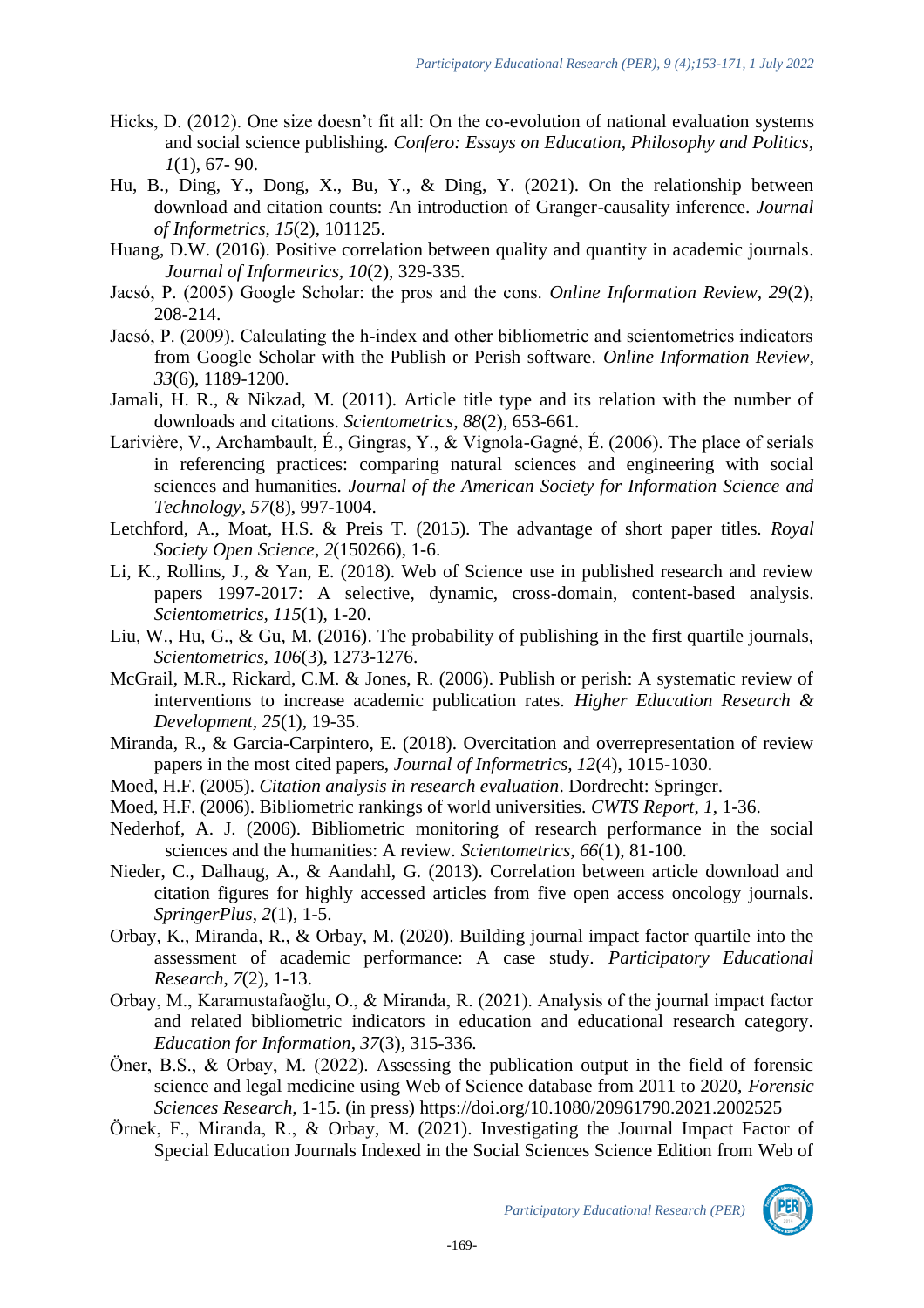Science, *Journal of the American Academy of Special Education Professionals,* Winter, 110-132.

- Özenç Uçak, N., & Al, U. (2008). Citation characteristics of social sciences theses. *Journal of Faculty of Letters, 25*(2), 223-240.
- Paiva, C.E., Lima, J.P.D.S. N., & Paiva, B.S.R. (2012). Articles with short titles describing the results are cited more often. *Clinics, 67*(5), 509-513.
- Pajić, D., & Jevremov J. (2014) Globally national-Locally international: Bibliometric analysis of a SEE psychology journal. *Psihologija, 47*(2), 263-267.
- PER-Participatory Educational Research (2022). <https://www.perjournal.com/> Accessed January 15, 2022.
- Piwowar, H., Priem, J., & Orr, R. (2019). The Future of OA: A large-scale analysis projecting Open Access publication and readership. *Biorxiv*, 795310.
- Piwowar, H., Priem, J., Larivière, V., Alperin, J.P., Matthias, L., Norlander, B., Farley, A., West, J., & Haustein, S. (2018). The state of OA: a large-scale analysis of the prevalence and impact of Open Access articles. *PeerJ, 6,* e4375.
- Pranckutė, R. (2021). Web of Science and Scopus: The titans of bibliographic information in today's academic world. *Publications*, *9*(1), 12.
- Pritchard, A. (1969). Statistical bibliography or bibliometrics. *Journal of Documentation, 25*(4), 348-349.
- Riviera, E. (2013). Scientific communities as autopoietic systems: The reproductive function of citations. *Journal of the American Society for Information Science and Technology, 64*(7), 1442-1453.
- Rowlinson, M., Harvey, C., Kelly, A., Morris, H., & Todeva, E. (2015). Accounting for research quality: research audits and the journal rankings debate. *Critical Perspectives on Accounting, 26*, 2-22.
- Schlögl, C., Gorraiz, J., Gumpenberger, C., Jack, K., & Kraker, P. (2014). Comparison of downloads, citations and readership data for two information systems journals. *Scientometrics*, *101*(2), 1113-1128.
- Scopus. (2022). Content Policy and Selection Criteria. [https://www.elsevier.com/solutions/scopus/how-scopus-works/content/content-policy](https://www.elsevier.com/solutions/scopus/how-scopus-works/content/content-policy-and-selection)[and-selection,](https://www.elsevier.com/solutions/scopus/how-scopus-works/content/content-policy-and-selection) Accessed February 15, 2022.
- Seglen, P.O. (1997). Why the impact factor of journals should not be used for evaluating research. *BMJ, 314*, 498-502.
- Sezgin, A., Orbay, K., & Orbay, M. (2022a). Educational research review from diverse perspectives: A Bibliometric analysis of Web of Science (2011-2020). *Sage Open,* SO-21-046 (under review).
- Sezgin, A., Orbay, K., & Orbay, M. (2022b). On the widespread impact of the most prolific countries in special education research. *Shanlax International Journal of Education*, *10* (2), 59-66.
- Shrivastava, R., & Mahajan, P. (2022). Altmetrics and their relationship with citation counts: a case of journal articles in physics. *Global Knowledge, Memory and Communication*, (in press).<https://doi.org/10.1108/GKMC-07-2021-0122>
- Sivertsen, G., & Larsen, B. (2012). Comprehensive bibliographic coverage of the social sciences and humanities in a citation index: An empirical analysis of the potential. *Scientometrics, 91*(2), 567-575.
- Sudah, S., Faccone, R. D., Nasra, M. H., Constantinescu, D., Menendez, M. E., & Nicholson, A. (2022). Twitter mentions influence academic citation count of shoulder and elbow surgery publications. *Cureus*, *14*(1), 1-8.
- Tonta, Y. (2017). Journals published in Turkey and indexed in Web of Science: An evaluation. *Turkish Librarianship, 31*(4), 449-482.